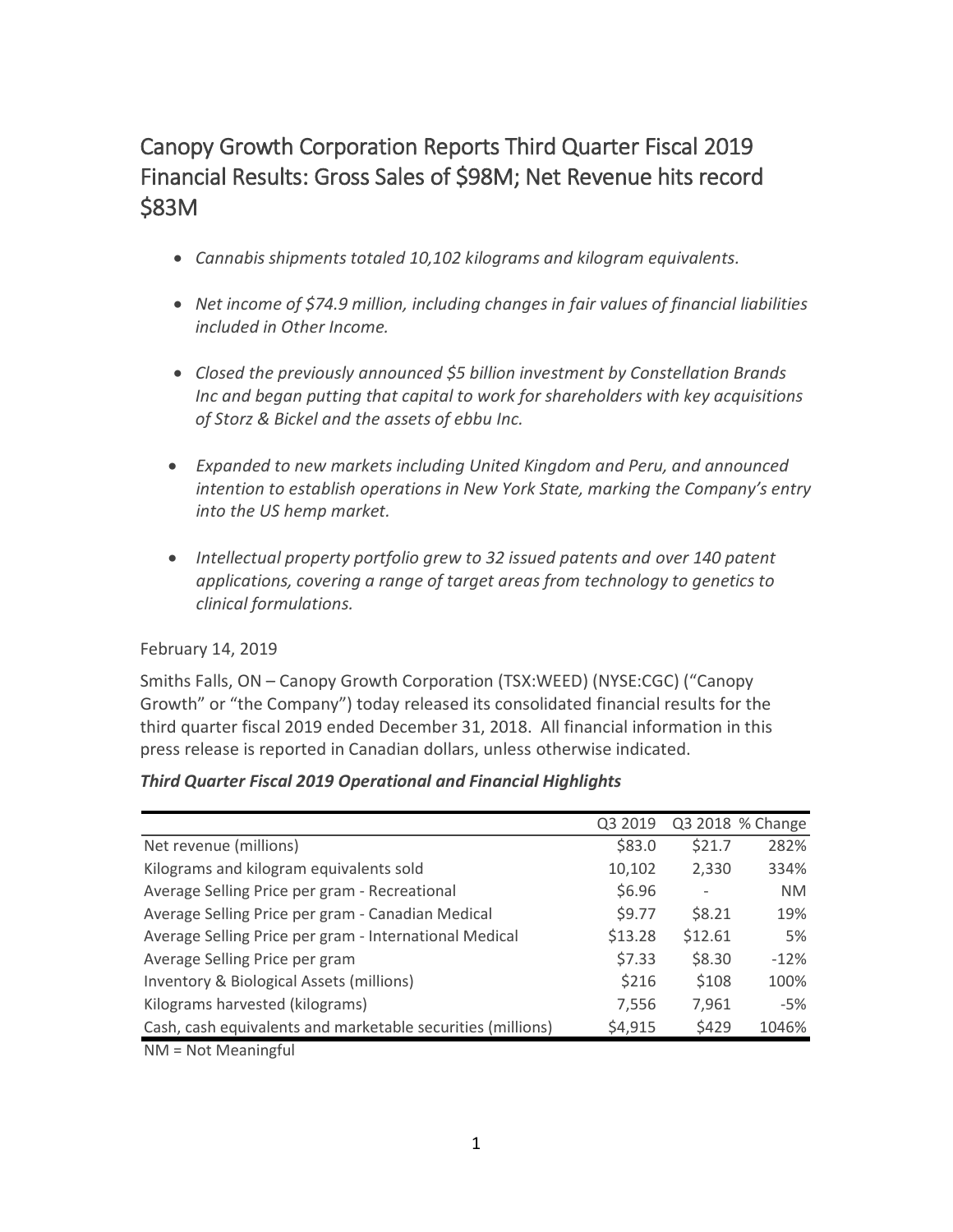### *Third Quarter Fiscal 2019 Revenue Highlights*

|                                                         | Q3 2019 | Q3 2018 | % Change  |
|---------------------------------------------------------|---------|---------|-----------|
| Canadian Recreational Cannabis Gross Revenue - Business |         |         |           |
| to Business                                             | \$60.1  |         | NM.       |
| Canadian Recreational Cannabis Gross Revenue - Business |         |         |           |
| to Consumer                                             | \$11.5  |         | NM.       |
| Canadian Recreational Cannabis Revenue - Subtotal       | \$71.6  |         | <b>NM</b> |
| Canadian Medical Cannabis Gross Revenue                 | \$15.9  | \$19.3  | $-18%$    |
| International Medical Cannabis Gross Revenue            | \$2.7   | \$1.0   | 170%      |
| Medical Revenue - Subtotal                              | \$18.6  | \$20.3  | -8%       |
| Other Revenue                                           | \$7.5   | \$1.4   | 436%      |
| <b>Total Gross Revenue</b>                              | \$97.7  | \$21.7  | 350%      |
| Less Excise Taxes                                       | \$14.7  |         | NM.       |
| <b>Net Revenue</b>                                      | \$83.0  | \$21.7  | 282%      |

NM = Not Meaningful

### *Third Quarter Fiscal 2019 Product Sales Highlights*

| Product Sales (Kilograms & kilogram equivalents)      | Q3 2019 |       | Q3 2018 % Change |
|-------------------------------------------------------|---------|-------|------------------|
| Canadian Recreational Cannabis - Business to Business | 7.381   |       | NM.              |
| Canadian Recreational Cannabis - Business to Consumer | 906     |       | NM.              |
| Canadian Medical Cannabis                             | 1.611   | 2.254 | $-29%$           |
| International Medical Cannabis                        | 204     | 76    | 168%             |
| Total                                                 | 10.102  | 2.330 | 334%             |

NM = Not Meaningful

#### *Management Commentary*

"Our successful first full quarter with recreational sales in Canada reinforces our long held strategy of making meaningful investments early in order to secure market share," said Bruce Linton, Chairman & Co-CEO, Canopy Growth. "With a strong cash position, we added strategic assets and IP through acquisitions to accelerate the sophistication of our inputs with ebbu, and our consumer-facing outputs with Storz and Bickel."

"The Canadian recreational cannabis market will be dominated in the long term by businesses delivering excellent products and consumer experiences. Sales from the first wave of products and retail environments launched in the third quarter demonstrate that we are capturing consumers' attention."

Concluded Linton, "We have developed an unprecedented and unparalleled fully integrated platform at scale and will continue to expand by making strategic production investments in regions with federally permissible paths to market for our cannabis and hemp offerings. We believe this strategy will develop a significant and sustained return on invested capital over the long-term."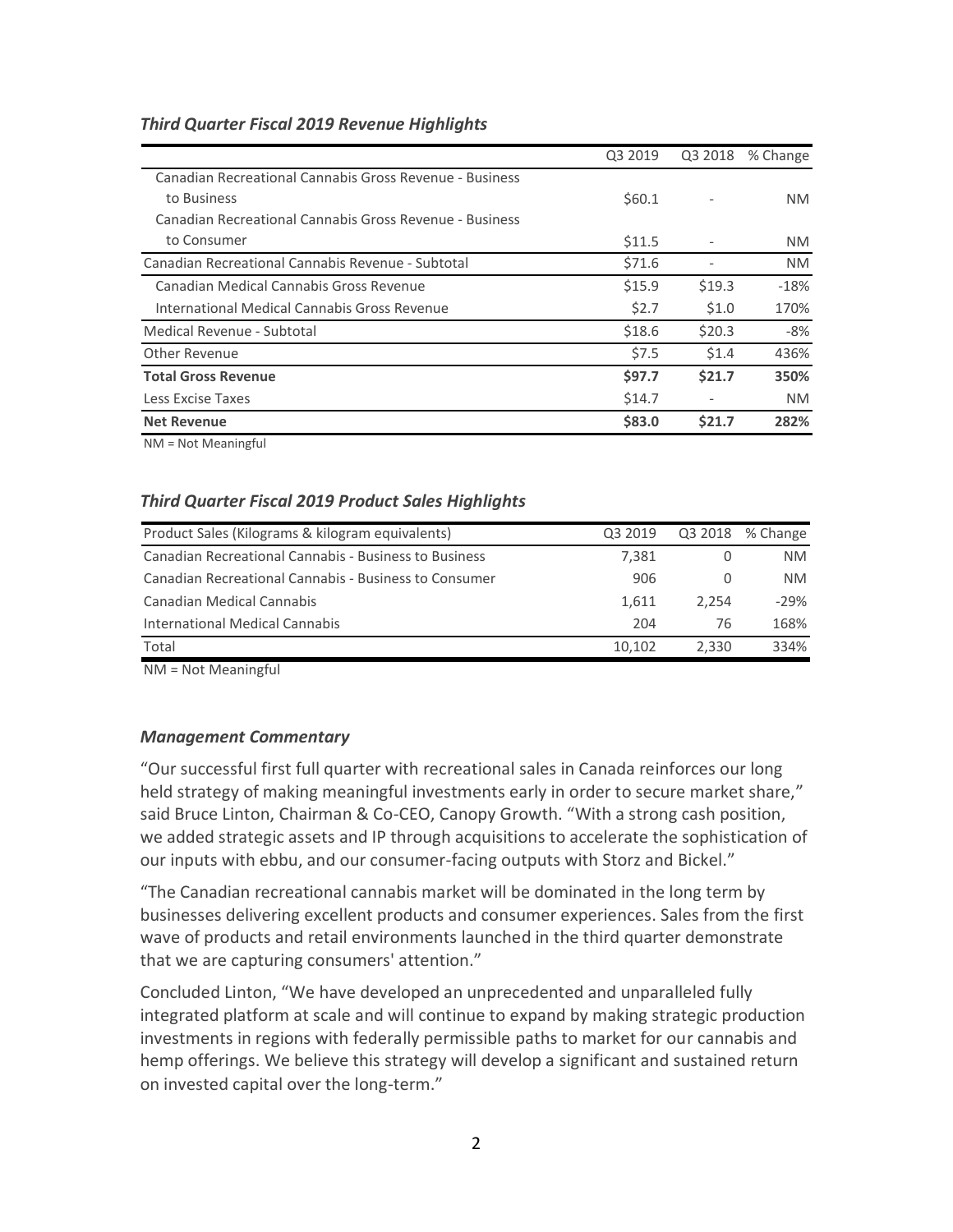### **Product & Production Summary**

Oils, including the Company's Softgel capsules, accounted for 33% of product revenue (reported net revenue excluding other revenue) in the three months ended December 31, 2018, up from 23% of product revenue in the same period last year, demonstrating an increased demand for value-added formats. During the third quarter of fiscal 2019, approximately 30% and 42% of recreational and medical sales, respectively, were comprised of oils, including Softgel capsules.

To position Canopy Growth to supply the significant quantities of cannabis oil that the Company expects will be required to meet the needs of future value added products including vape pens and beverages, the Company took steps during the quarter to augment its owned current and planned extraction capacity by entering into extraction supply related agreements with Valens GroWorks Corp., Medipharm Labs Corp., and POS Holdings Inc. ("POS Holdings"). In addition, during the quarter, the Company completed the terms of a financing related agreement with POS Holdings to lock in dedicated extraction support to Canopy Growth.

In the transition from a "medical marijuana" business to a business producing clinically proven cannabinoid therapies, the Company experienced a decline in its Canadian medical market demand in the quarter. The decline may be attributed to the initial adjustment to the available legal recreational market which patients can also access. Additionally, medical revenues reflected a migration to a tighter medical product range as well as elevating and re-focusing Spectrum Cannabis to a more pure medical/pharma focused brand proposition.

International medical revenues in the three months ended December 31, 2018, consisting primarily of sales in Germany, increased by 170 percent over the same quarter in the prior year to \$2.7 million.

Other revenue for the quarter was \$7.5 million, coming from partner clinic revenue, merchandise sales, and device sales by the Company's wholly-owned subsidiary Storz & Bickel following the close of its acquisition on December 6, 2018.

## *Canadian Regulated Adult Use Market – Cannabis Sales*

The Company placed significant focus on shipping core products, backed by deep inventory levels, into physical retail store networks across the country. In the face of strong product demand and overall sector supply shortages, the inventory levels have served to improve the availability of the Company's products on retail store shelves. Also, at the end of the quarter, the Company began shipping value-added Softgel capsules and pre-rolled joint products in recreational channels across the country.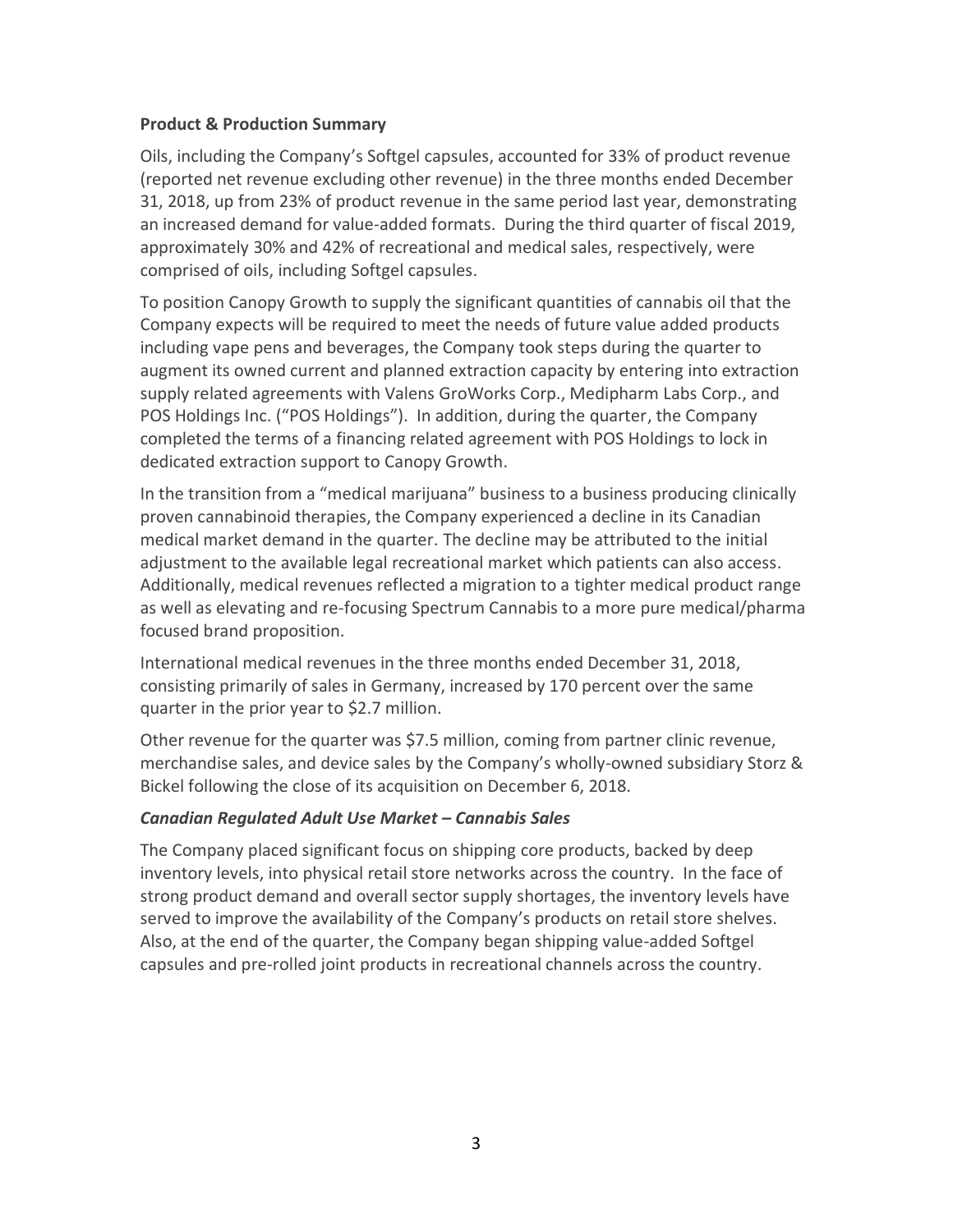### *Canadian Regulated Adult Use Market – Retail Footprint*

Canopy Growth finalized its acquisition of HIKU during the second quarter, adding the Tokyo Smoke retail channel to complement its Tweed banner stores. Offering two distinct customer experiences will allow the Company to appeal to various consumer demographics without saturating any single segment. Tokyo Smoke operates four corporate owned retail cannabis stores and an e-commerce platform in Manitoba. Tweed retail now has 10 corporate owned locations selling cannabis across Newfoundland & Labrador and Manitoba, plus a licensed store in Saskatchewan and an e-commerce presence in Manitoba and Nunavut*.* The Company plans to add, in provinces with private retail models, 20 additional Tweed stores and 20 additional Tokyo Smoke stores. In the province of Ontario, the company is exploring partnership opportunities to ensure consumers in that market can experience the distinct Tweed and Tokyo Smoke retail experiences while working within the provincial framework.

### *Third Quarter Fiscal 2019 Gross Margin<sup>1</sup> Summary*

The Company is in the final stages of completing its Canadian production and extraction platform. The cost of sales includes the impact of operating costs of cannabis cultivation subsidiaries not fully commissioned, including our Delta greenhouse and a number of zones at the Aldergrove greenhouse facility, both going through fit-ups, as well as Edmonton and Fredericton, also in construction during the quarter. Vert Mirabel also initiated its first pilot grow cycle, which combined with the other nonproducing assets to result in higher non-recurring overheads. Cost of sales also included costs associated with developing edible and beverage products for which markets will be available later in calendar 2019. Excluding the costs associated with these noncultivating subsidiaries totaling approximately \$13.1 million and absorbing medical excise taxes of \$2.1 million in order to ease the burden imposed on patients, the gross margin<sup>2</sup> before the fair value impacts in cost of sales and other inventory charges would have been \$33.5 million or 40% of sales. Gross margin was also impacted by lower average recreational business to business prices, as compared to historic direct to consumer medical sales.

Greenhouse facilities operate in zones. Aldergrove, Delta and Mirabel have been planted in a manner that allows for ongoing harvests, rather than one large harvest, to increase the utilization of assets such as post harvest processes and provide for a steady supply of product going forward. The Aldergrove greenhouse began its third harvest earlier in the current quarter and the Delta facility is expected to begin its next harvest later in the current quarter.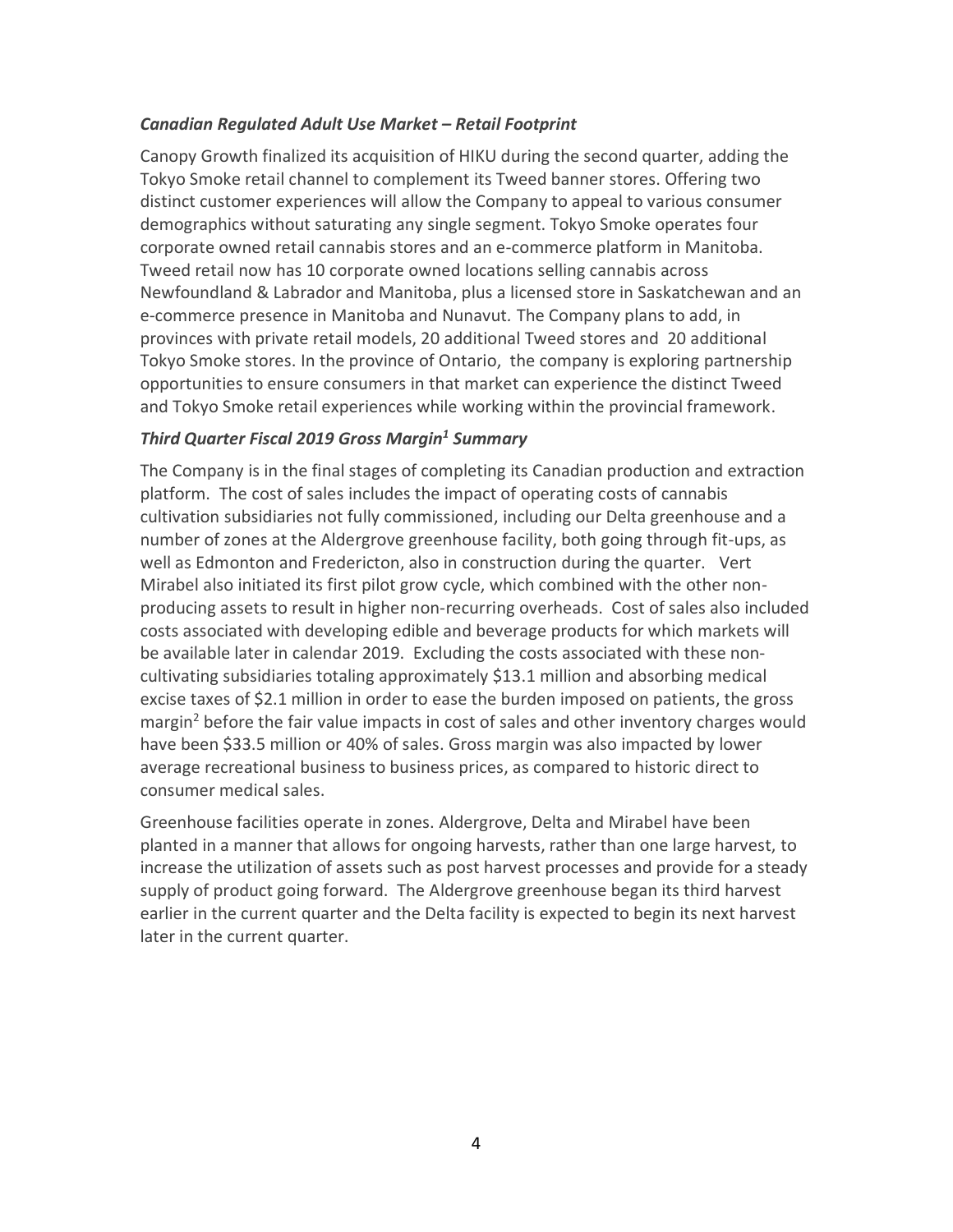The Company believes gross margins will expand in the coming quarters when all of its cultivation facilities reach full utilization and cycle through initial pilot harvests to be high performing assets. In addition, margins are expected to expand when edibles and beverages are introduced later in calendar 2019 with lower costs of active ingredients per serving.

|                                  | Three months ended         |              |            |      |              |            |  |  |
|----------------------------------|----------------------------|--------------|------------|------|--------------|------------|--|--|
|                                  |                            |              | As a % of  |      |              |            |  |  |
|                                  | December 31,<br><b>Net</b> |              |            |      | December 31, | <b>Net</b> |  |  |
| 2018<br>(CDN \$000's)            |                            | Revenue      |            | 2017 | Revenue      |            |  |  |
| <b>Operating Expenses</b>        |                            |              |            |      |              |            |  |  |
| Sales and marketing              | \$                         | 44,895       | 54%        | \$   | 9,409        | 43%        |  |  |
| Research and development         |                            | 5,264        | 6%         |      | 287          | 1%         |  |  |
| General and administration       |                            | 46,088       | 55%        |      | 11,050       | 51%        |  |  |
| Acquisition-related costs        |                            | 4,520        | 5%         |      | 790          | 4%         |  |  |
| Share-based compensation expense |                            | 63,911       | 77%        |      | 17,879       | 82%        |  |  |
| Depreciation and amortization    |                            | 5,015        | 6%         |      | 3,147        | 15%        |  |  |
| Total operating expenses         | \$                         | 169,693      |            | \$   | 42,562       |            |  |  |
|                                  | Nine months ended          |              |            |      |              |            |  |  |
|                                  | As a % of                  |              |            |      |              | As a % of  |  |  |
|                                  |                            | December 31, | <b>Net</b> |      | December 31. | <b>Net</b> |  |  |
| (CDN \$000's)                    |                            | 2018         | Revenue    |      | 2017         | Revenue    |  |  |
| <b>Operating Expenses</b>        |                            |              |            |      |              |            |  |  |
| Sales and marketing              | \$                         | 101,208      | 77%        | \$   | 23,452       | 43%        |  |  |
| Research and development         |                            | 7,964        | 6%         |      | 914          | 2%         |  |  |
| General and administration       |                            | 102,777      | 78%        |      | 26,936       | 49%        |  |  |
| Acquisition-related costs        |                            | 9,606        | 7%         |      | 2,491        | 5%         |  |  |
| Share-based compensation expense |                            | 189,833      | 143%       |      | 28,936       | 52%        |  |  |
| Depreciation and amortization    |                            | 11,640       | 9%         |      | 9,974        | 18%        |  |  |
| Total operating expenses         | \$                         | 423,028      |            | \$   | 92,703       |            |  |  |

#### *Third Quarter Fiscal 2019 Operating Expense Summary*

Businesses built on top quality product and customer service require upfront investment. Management believes foundational investment is required to build the Company's significant and diversified production platform, flexible distribution capability, world-leading brands, retail capabilities, medical and recreational sales and customer support capabilities. Canopy Growth also requires robust information technology infrastructure, international business development and operations. These investments directly impacted profitability in the quarter but represent prudent long term investments to strengthen the Company's global leadership position. Both sales and marketing and general and administrative expenses were up significantly relative to the same period last year. Management expects these expenses to level off in the near term in its Canadian operations.

The Company's Applied Science team is researching a variety of intellectual property opportunities including those relating to growth patterns under different environmental scenarios and the genetics of various strains, the development of patent pending technology related to equipment that the Company has engineered specifically for the cannabis industry to be incorporated in Canopy Growth's operations and ongoing R&D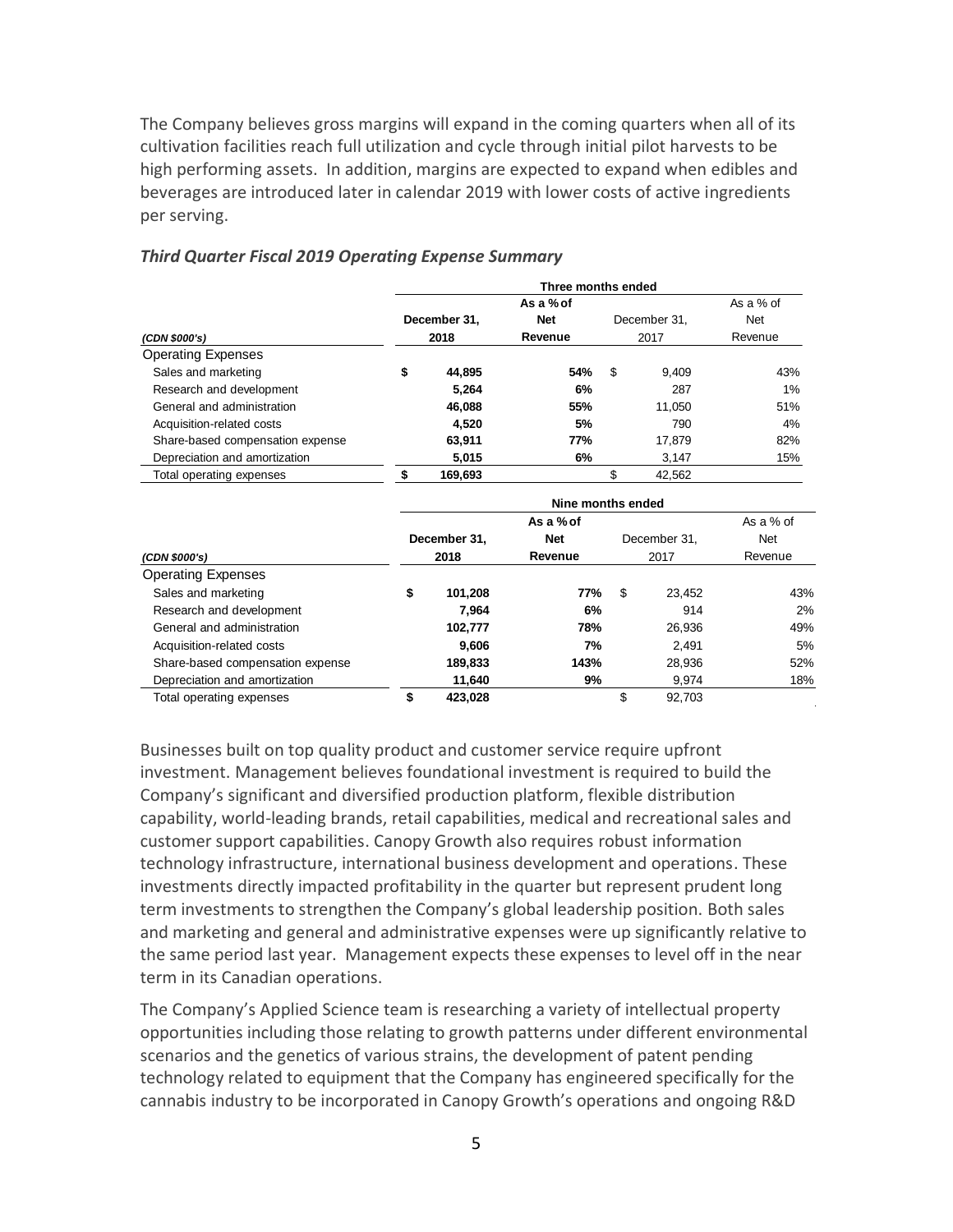work being performed under subsidiary Tweed Inc.'s Cannabis Drug Licence and Analytical Licence is expected to lead to the development of new cannabis-based product form factors that will enter the market when permitted. With the acquisition of Canopy Health Innovations, the additional scope of R&D being undertaken and additional resourcing necessary, R&D expenses were up significantly over the same period last year. Applied Science expenses will continue to increase as the Company aggressively pursues IP. Advancing scientific understanding through plant science, technological applications, and clinical trials is the fastest path to developing sustainable high margin products.

Acquisition-related expenses in the third quarter period ended December 31, 2018 were primarily related to the acquisitions of the assets of ebbu Inc. and Storz & Bickel and the financing of POS Holdings. In addition, costs were incurred due to the ongoing evaluation of potential acquisitions performed during the period and increased legal, accounting and strategic business consulting services required to complete or evaluate the transactions. The Company is likely to acquire additional strategic assets in the future as it pursues its business strategy.

In respect of the recorded stock compensation expense, in practice, all employees of the Company receive stock options as part of their compensation package. Acquisitionrelated milestone payments based on future performance and related criteria have been treated as stock compensation expense instead of being allocated to the purchase price.

*Third Quarter Fiscal 2019 Adjusted EBITDA Summary (Non-GAAP measure)<sup>2</sup>*Adjusted EBITDA in the third quarter fiscal 2019 amounted to a loss of \$75.1 million compared to a loss of \$5.7 million in the same period last year.

Year-to-date, Adjusted EBITDA amounted to a loss of \$69.0 million compared to a loss of \$14.4 million in the same period last year.

The Adjusted EBITDA is reconciled and explained in the Management's Discussion & Analysis under "Adjusted EBITDA (Non-GAAP Measure)" a copy of which will be filed on SEDAR and EDGAR after financial markets close today. The Adjusted EBITDA is reconciled in a table elsewhere in this press release.

## *Third Quarter Fiscal Year 2019 Other Income and Net Earnings Summary*

Other income of \$235.2 million for the three months ended December 31, 2018 was primarily made up of fair value changes on financial assets and financial liabilities. The amount includes a fair value gain of \$185.8 million arising from the decrease in the fair value of the senior convertible notes from the end of the second quarter to the end of the third quarter and a fair value gain of \$36.4 million on financial assets, principally the TerrAscend and Slang warrants.

The Company also had interest income of \$18.6 million on cash and marketable securities. This income was partly offset by a loss of \$6.3 million as a result of the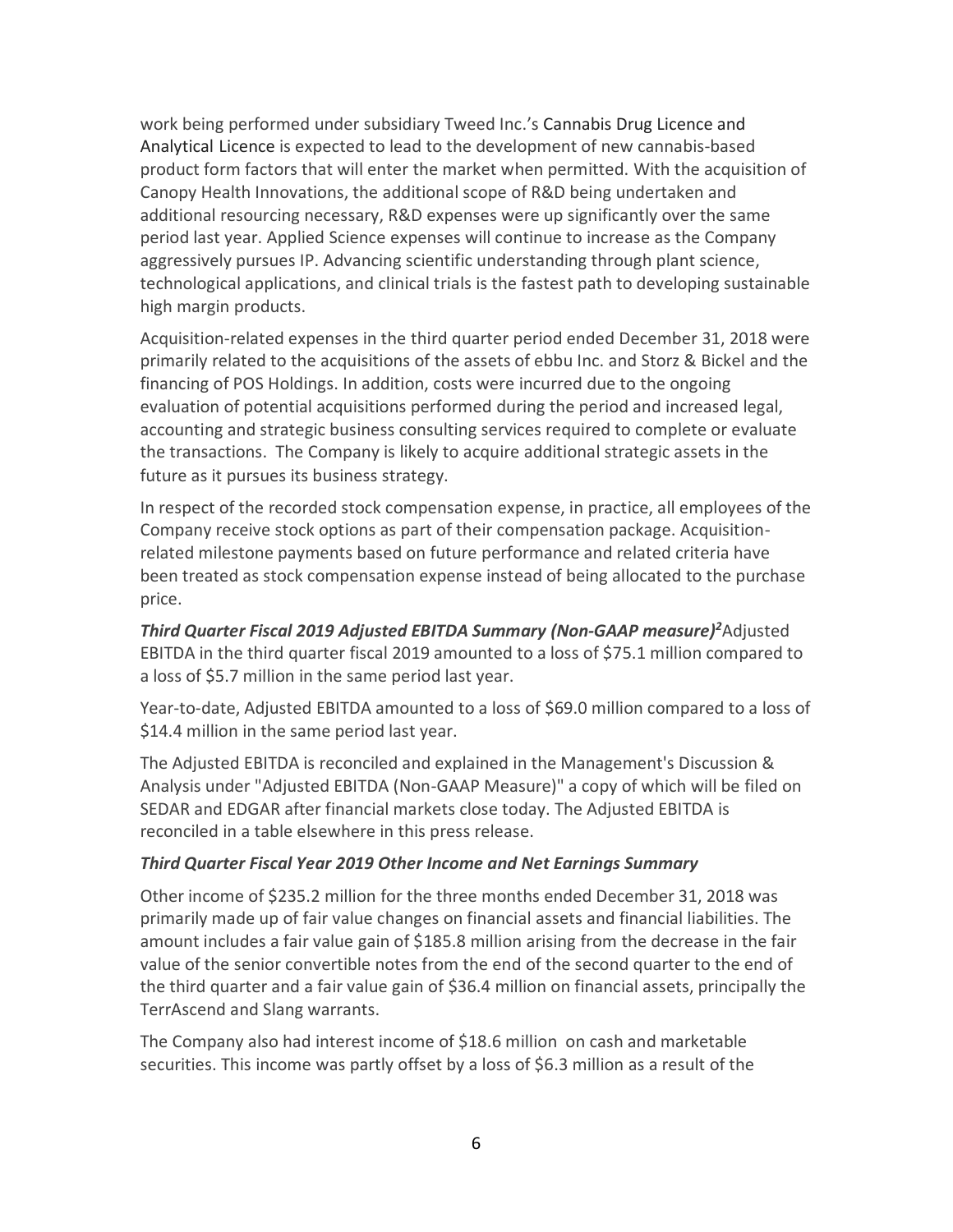TerrAscend restructuring which resulted in the exchange of the TerrAscend shares and warrants for the non-voting, non-participating exchangeable shares.

The Company recorded an income tax expense of \$1.0 million for the three months ended December 31, 2018. In the comparative period last year, the Company recorded income tax expense of \$7.6 million.

Net income for the three months ended December 31, 2018 was \$74.9 million compared to a net income of \$11.0 million in the comparative period last year.

Other income of \$63.5 million for the nine months ended December 31, 2018 is primarily made up of fair value changes on financial assets and financial liabilities, and a gain on the acquisition of the Company's unowned interest in CHI.

The Company recorded an income tax recovery of \$1.4 million for the nine months ended December 31, 2018. In the comparative period last year, the Company recorded income tax expense of \$9.6 million.

Net loss for the nine months ended December 31, 2018 was \$346.7 million compared to net income of \$227 thousand in the comparative period last year.

# *Update on Intellectual Property Development*

During the third quarter, Canopy Animal Health ("CAH") completed certain pre-clinical studies related to the treatment of anxiety in companion animals using CBD. In addition, CAH completed certain cannabis consumption safety trials which produced data critical to validating the safety of cannabis-based therapeutic products for animals.

Subsequent to the end of the quarter, Canopy Health Innovations began Phase IIb "in-human" clinical trials to evaluate the use of medical cannabis in the treatment of insomnia. The trials are being conducted in collaboration with a leading Canadian research institution.

During the quarter, the Company acquired the assets, including over 40 cannabisrelated patent applications of Colorado-based hemp researcher, ebbu. Intellectual property and R&D advancements achieved by ebbu's team apply directly to Canopy Growth's hemp and THC-rich cannabis genetic breeding program. The Company believes applying ebbu's IP has the potential to reduce the cost of CBD production. In addition, ebbu's IP portfolio will contribute to the clinical formulations program being executed by Canopy Health Innovations.

The Company's Intellectual Property portfolio includes 32 issued patents and over 140 patent applications covering hardware, product formulation, genetics, production innovation and medical treatments.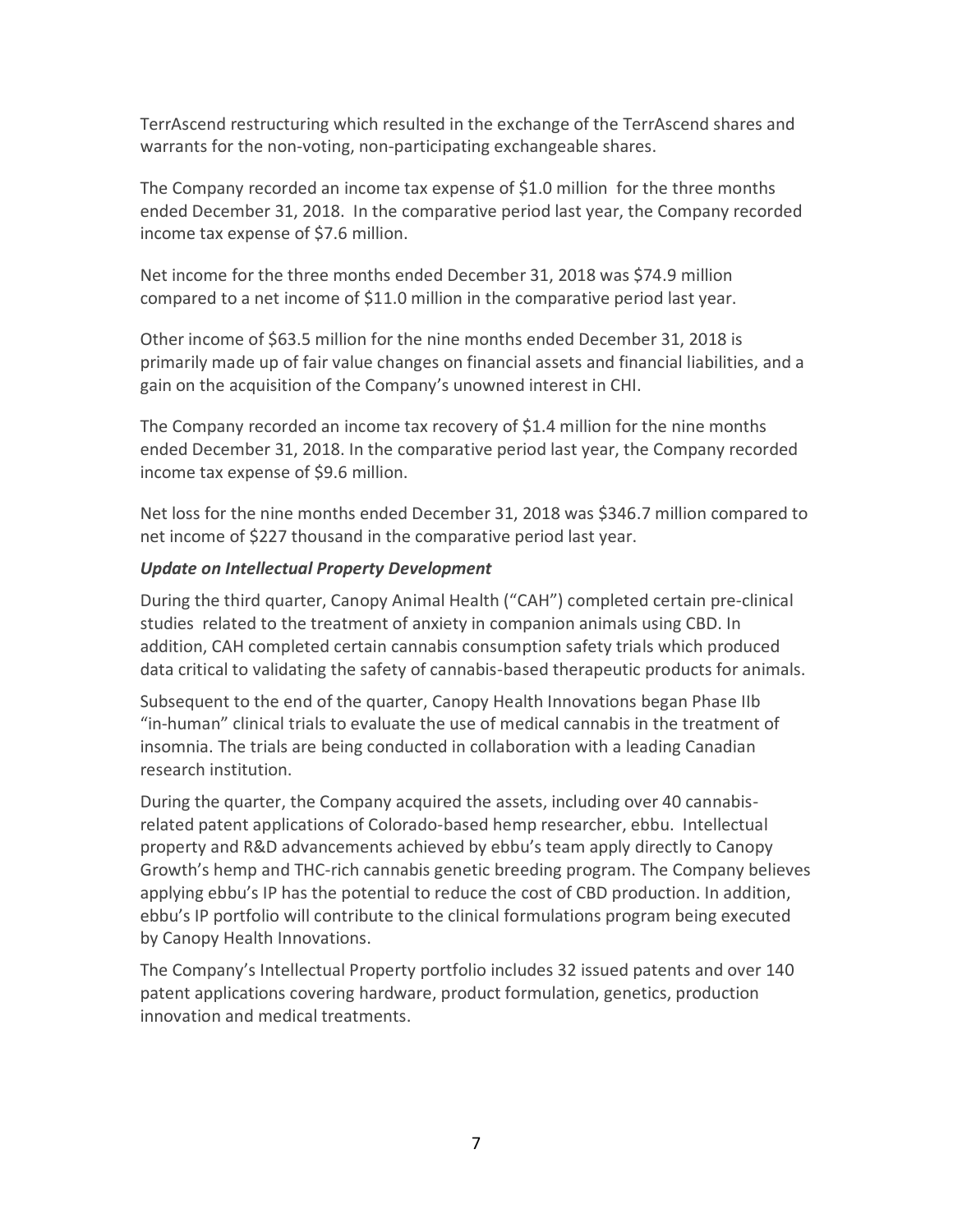### *Update on Branding and Market Activities*

The Company adheres to a disciplined approach to portfolio expansion as it continues to identify new market opportunities by identifying the needs that brands could satisfy for adults in the legalized cannabis market and assessing both the economic appeal of meeting these needs and their fit with the positioning of existing brands. Canopy Growth has built a portfolio of belief-led and purpose-driven brands, with authentic origin stories and distinct points of view on the world, spanning both local and global provenance.

The Company brought Tweed, the Company's core brand, to the recreational market. As part of the national launch strategy, Tweed has had a strong focus on building awareness through exclusive media partnerships, experiential activations, and proprietary responsibility programs like the "Don't Drive High" program undertaken in collaboration with Uber & MADD Canada. The focus to engage and educate consumers across the country both pre and post-launch, along with Tweed's retail store network has resulted in Tweed securing aided awareness of 20% amongst cannabis consumers and intenders. In addition to its core consumer brand, Tweed, Canadian adults also saw the successful recreational launch of Tokyo Smoke and DOJA, as well as partner brands LBS and DNA Genetics.

During the quarter, Canopy Growth also launched new and improved product offerings like oral cannabis sprays and pre-rolled joints made by our custom-built, proprietary automated cannabis joint rolling machines right in the heart of our Smiths Falls headquarters. The Company also unveiled its one-of-a-kind custom packaging - a unique and proprietary child-resistant, air-tight tin. Canopy Growth's strategic approach to supply and distribution allowed the Company to provide Canadian adults from coast-tocoast with a diverse offering of high-quality cannabis products.

The Company is also developing product line extensions and format-specific brands for value-added product categories including vape, beverage and other products that are expected to be permitted for sale in the fourth quarter of calendar 2019.

### **Investing to Capitalize on Hemp and CBD Product Opportunities**

The Company has built on decades of experience of its world-class hemp team to develop proprietary and patent-pending technological solutions to optimize the speed and efficiency of harvest, post-harvest, and storage processes required to run field-scale hemp operations. In the third quarter, Canopy Growth's hemp division harvested thousands of acres of CBD-rich hemp genetics in Saskatchewan. Once extracted, the Company expects a yield of thousands of kilograms of hemp-derived CBD.

In the United States, the Agricultural and Nutrition Act, H.R. 2 (the "Farm Bill") passed on December 20, 2018. The passage of the Farm Bill,which included the language of the Hemp Farming Act of 2018, expands opportunities related to the cultivation and processing of Hemp to produce CBD-based products in the United States. On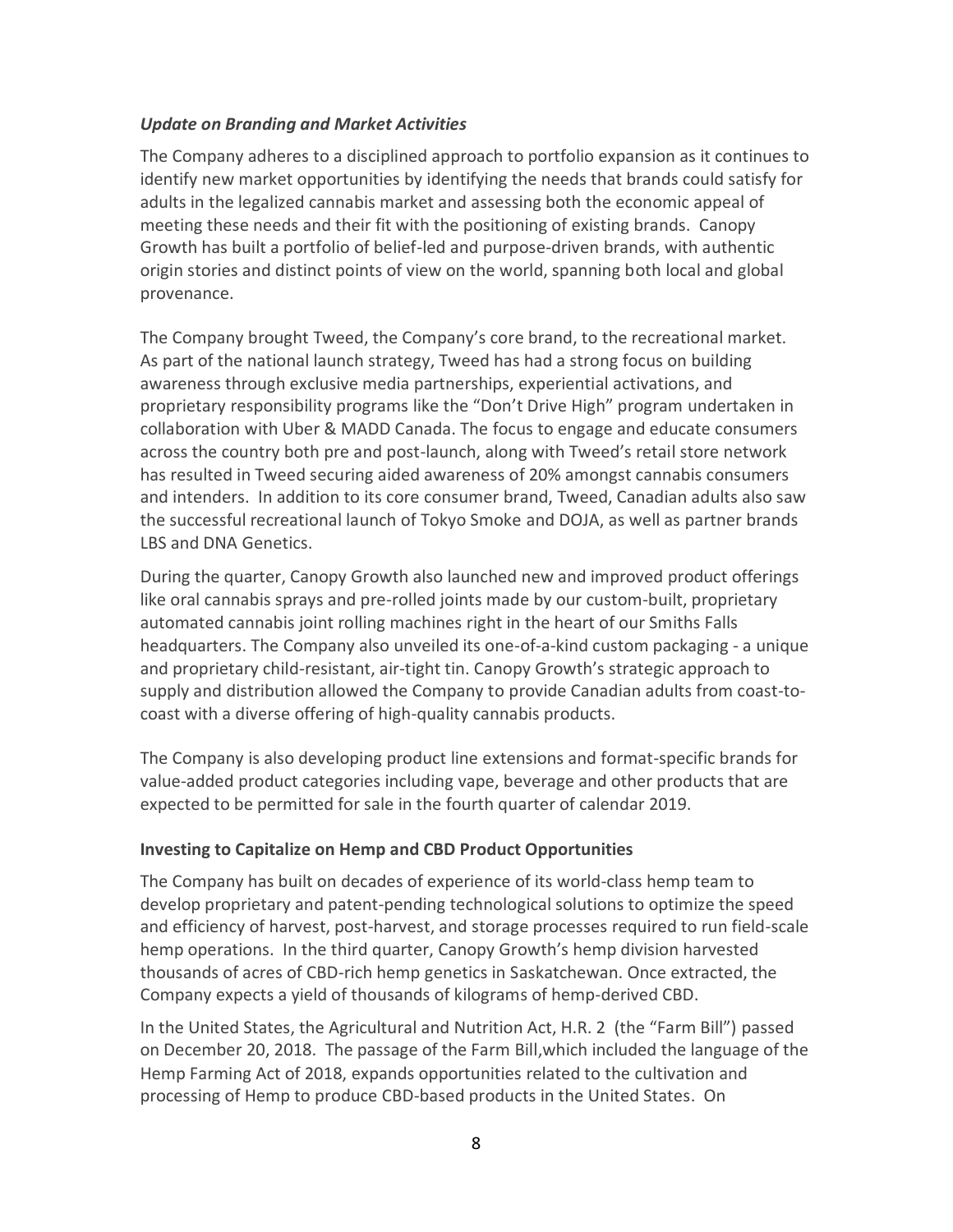January 14, 2019, Canopy Growth announced that it had been granted a hemp processing and production license by New York State and its commitment to invest in the state of New York to establish a Hemp Industrial Park. The Hemp Industrial Park will be home to large-scale production capabilities focused on hemp extraction and product manufacturing to serve the New York state market as well as markets around the United States as permitted by regulations. Canopy Growth intends to invest between \$100 million USD and \$150 million USD in its New York operations. Canopy Growth is developing a broad portfolio of CBD product offerings, to be broadly distributed across multiple channels, with a view to establishing category leadership in each CBD vertical market. The Company will look to leverage strategic acquisitions and partners to accelerate growth in the CBD consumer product market in the United States.

#### *CFO Transition*

Canopy Growth's EVP & Chief Financial Officer Tim Saunders has informed the Company and its Board of Directors of his decision to retire as CFO in mid to late calendar 2019. Tim will continue to serve as CFO until his successor has transitioned into the role. The search for Tim's replacement is already in process, with candidates identified, and the Company expects to announce his successor in the next few months. Following the transition, Tim will continue to serve the executive team and Board of Directors of Canopy Growth as a strategic advisor in areas of mergers and acquisitions, corporate financing, and business transformation. The Board of Directors, co-CEOs Bruce Linton and Mark Zekulin, along with the whole Canopy family, thank Tim for his dedication and leadership. Having championed the financial health of the Company through an aggressive phase of M&A growth, multiple financing rounds, and historic listings on the TSX and NYSE, both firsts for cannabis companies, Tim's mark on Canopy Growth is permanent and sincerely appreciated.

The unaudited Consolidated Financial Statements and Management's Discussion and Analysis documents for the three and six months ended December 31, 2018 will be filed on SEDAR after financial markets close today, February 14, 2018, and will be available at www.sedar.com. The basis of financial reporting in the Unaudited Condensed Interim Consolidated Financial Statements and Management's Discussion and Analysis documents is in thousands of Canadian dollars, unless otherwise indicated.

**Note 1:** The Gross margin before the fair value effects of the IFRS accounting for biological assets and inventory is a key operational metric that does not have any standardized meaning prescribed by IFRS and may not be comparable to similar measures presented by other companies. The definition of this term can be found in the Management's Discussion & Analysis under GROSS MARGIN, a copy of which will be filed on SEDAR after financial markets close today.

**Note 2:** The Adjusted EBITDA is a non-GAAP financial measure that does not have any standardized meaning prescribed by IFRS and may not be comparable to similar measures presented by other companies. The Adjusted EBITDA is reconciled and explained in the Management's Discussion & Analysis under "Adjusted EBITDA (Non-GAAP Measure)", a copy of which will filed on SEDAR after financial markets close today.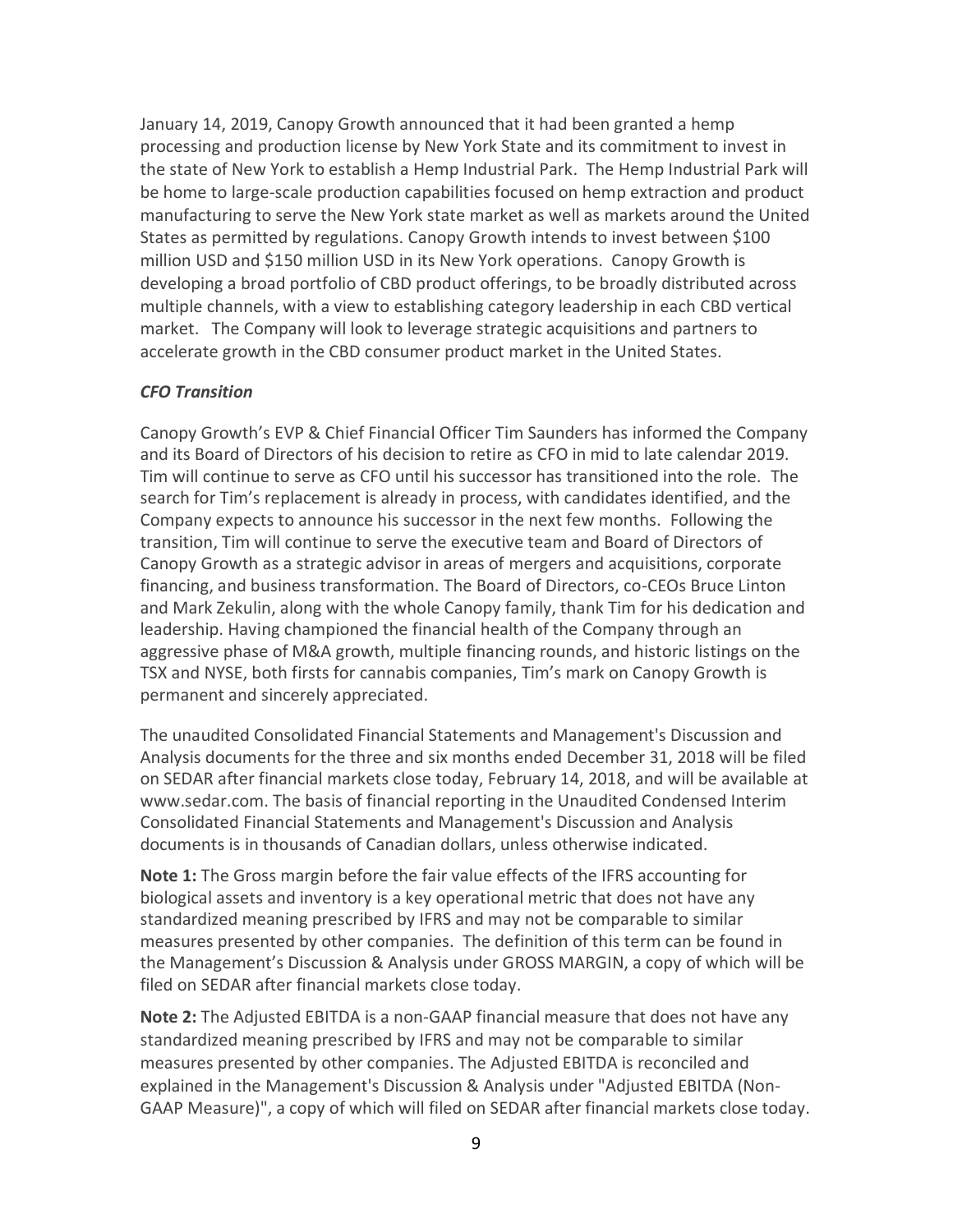#### *Webcast and Conference Call Information*

The Company will host a conference call and audio webcast with Bruce Linton, Chairman & Co-CEO and Tim Saunders, CFO at 8:30 AM Eastern Time on February 15, 2019.

Webcast Information A live audio webcast will be available at: https://event.on24.com/wcc/r/1913031/9F3A6AC5FFF944BE38A01DF2D130074D

Calling Information Toll Free Dial-In Number: 1-888-231-8191 International Dial-In Number: (647) 427-7450 Conference ID: 4179499

Replay Information A replay of the call will be accessible by telephone until 11:59 PM ET on May 14, 2019. Toll Free Dial-in Number: 1-855-859-2056 Replay Password: 4179499

### **About Canopy Growth Corporation**

Canopy Growth is a world-leading diversified cannabis and hemp company, offering distinct brands and curated cannabis varieties in dried, oil and Softgel capsule forms. Canopy Growth offers medically approved vaporizers through the Company's subsidiary, Storz & Bickel GMbH & Co. KG. From product and process innovation to market execution, Canopy Growth is driven by a passion for leadership and a commitment to building a world-class cannabis company one product, site and country at a time. The Company has operations in over a dozen countries across five continents.

The Company is proudly dedicated to educating healthcare practitioners, conducting robust clinical research, and furthering the public's understanding of cannabis, and through its wholly owned subsidiary, Canopy Health Innovations ("Canopy Health"), has devoted millions of dollars toward cutting edge, commercializable research and IP development. Canopy Growth works with the Beckley Foundation and has launched Beckley Canopy Therapeutics to research and develop clinically validated cannabisbased medicines, with a strong focus on intellectual property protection. Canopy Growth acquired assets of leading hemp research company, ebbu, Inc. ("ebbu"). Intellectual Property ("IP") and R&D advancements achieved by ebbu's team apply directly to Canopy Growth's hemp and THC-rich cannabis genetic breeding program and its cannabis-infused beverage capabilities. Through partly owned subsidiary Canopy Rivers Corporation, the Company is providing resources and investment to new market entrants and building a portfolio of stable investments in the sector.

From our historic public listing on the Toronto Stock Exchange and New York Stock Exchange to our continued international expansion, pride in advancing shareholder value through leadership is engrained in all we do at Canopy Growth. Canopy Growth has established partnerships with leading sector names including cannabis icon Snoop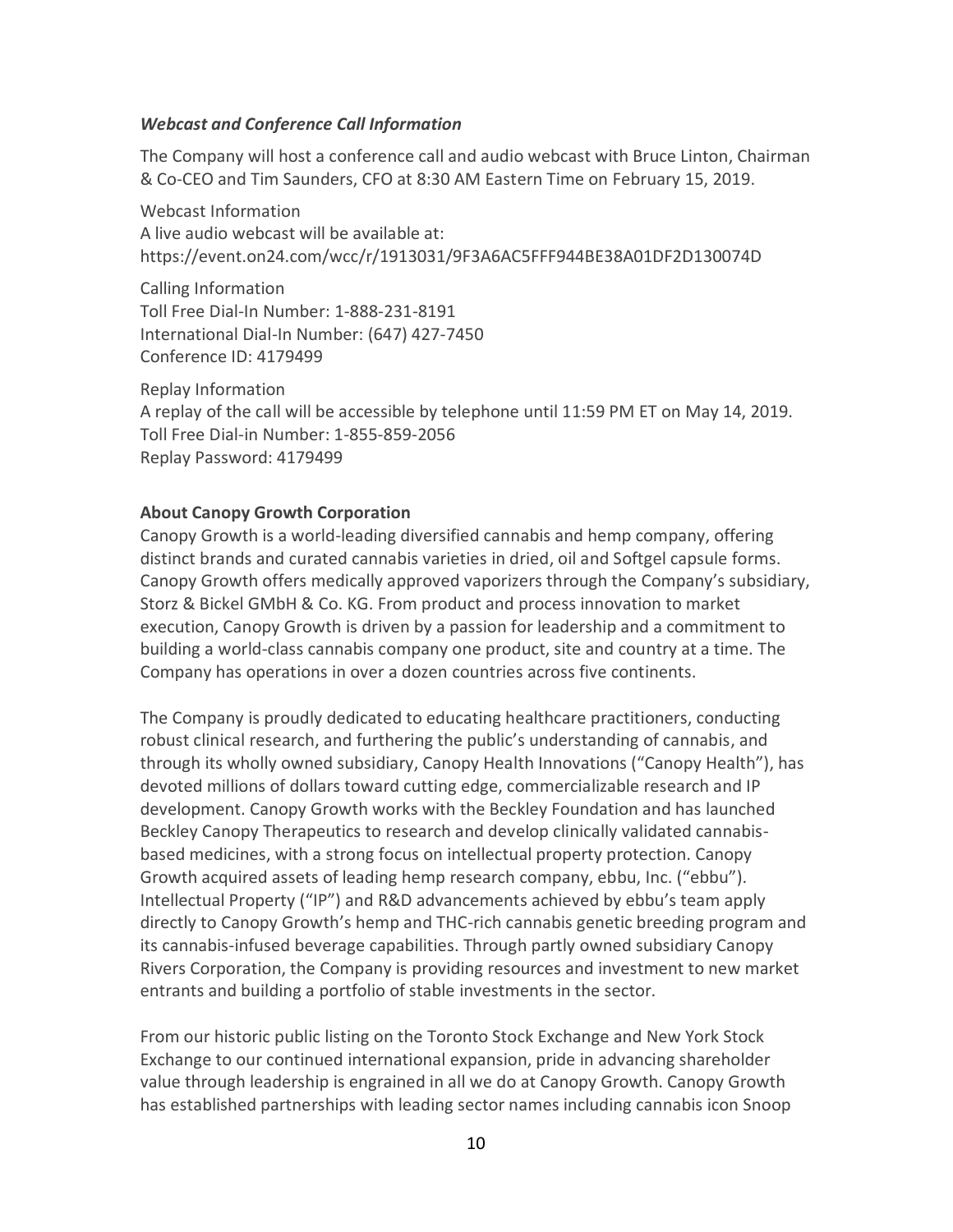Dogg, breeding legends DNA Genetics and Green House seeds, Battelle, the world's largest nonprofit research and development organization, and Fortune 500 alcohol leader Constellation Brands, to name but a few. Canopy Growth operates ten licensed cannabis production sites with over 4.3 million square feet of production capacity, including over 500,000 square feet of GMP certified production space. The Company operates Tweed retail stores in Newfoundland and Manitoba and has entered into supply agreements with every Canadian province and territory. For more information visit www.canopygrowth.com

#### **Notice Regarding Forward Looking Statements**

This news release contains forward-looking information. Often, but not always, forward-looking information can be identified by the use of words such as "plans", "expects" or "does not expect", "is expected", "estimates", "intends", "anticipates" or "does not anticipate", or "believes", or variations of such words and phrases or state that certain actions, events or results "may", "could", "would", "might" or "will" be taken, occur or be achieved. Forwardlooking information involves known and unknown risks, uncertainties and other factors which may cause the actual results, performance or achievements of Canopy Growth or its subsidiaries to be materially different from any future results, performance or achievements expressed or implied by the forward-looking information contained in this news release. Examples of such statements include statements with respect to the future market share achieved in recreational markets, product development, clinical trial work, and planned acquisition activities related to BC Tweed, and Canopy Health Innovations. Risks, uncertainties and other factors involved with forward-looking information could cause actual events, results, performance, prospects and opportunities to differ materially from those expressed or implied by such forward-looking information, including risks associated with entering a new market dynamic in Canada or internationally, and such risks contained in the Company's annual information form dated June 28, 2017 and filed with Canadian securities regulators available on the Company's issuer profile on SEDAR at [www.sedar.com.](https://www.sedar.com/) Although the Company believes that the assumptions and factors used in preparing the forward-looking information in this news release are reasonable, undue reliance should not be placed on such information and no assurance can be given that such events will occur in the disclosed time frames or at all. The forward-looking information included in this news release are made as of the date of this news release and the Company does not undertake an obligation to publicly update such forward-looking information to reflect new information, subsequent events or otherwise unless required by applicable securities legislation.

Contact: Tyler Burns Investor Relations Canopy Growth Corporation tyler.burns@canopygrowth.com 1-855-558-9333 ex 122

Caitlin O'Hara Communications Specialist Caitlin.ohara@canopygrowth.com 613-291-3239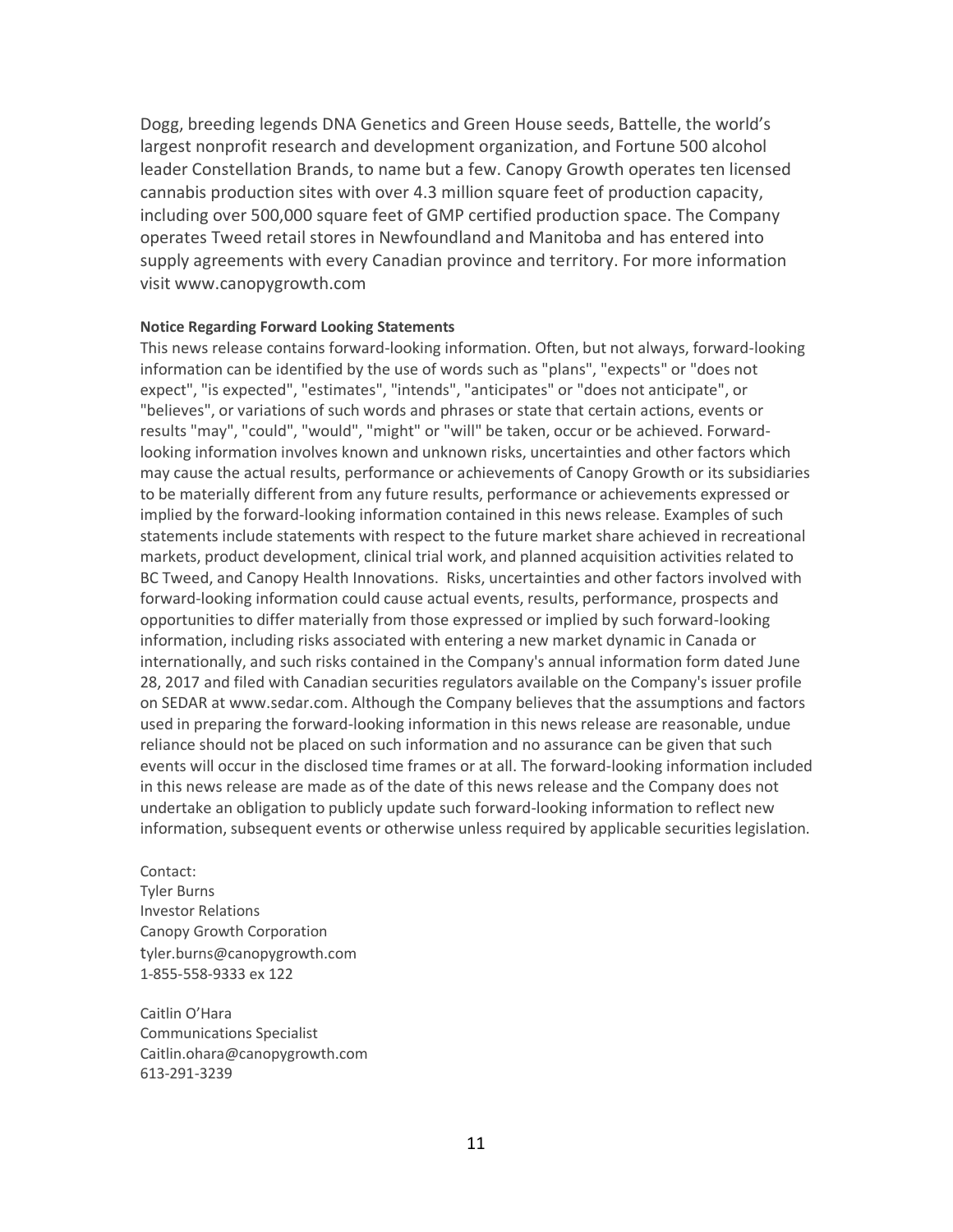Director: Bruce Linton [tmx@tweed.com](mailto:tmx@tweed.com) [tmx@canopygrowth.com](mailto:tmx@canopygrowth.com)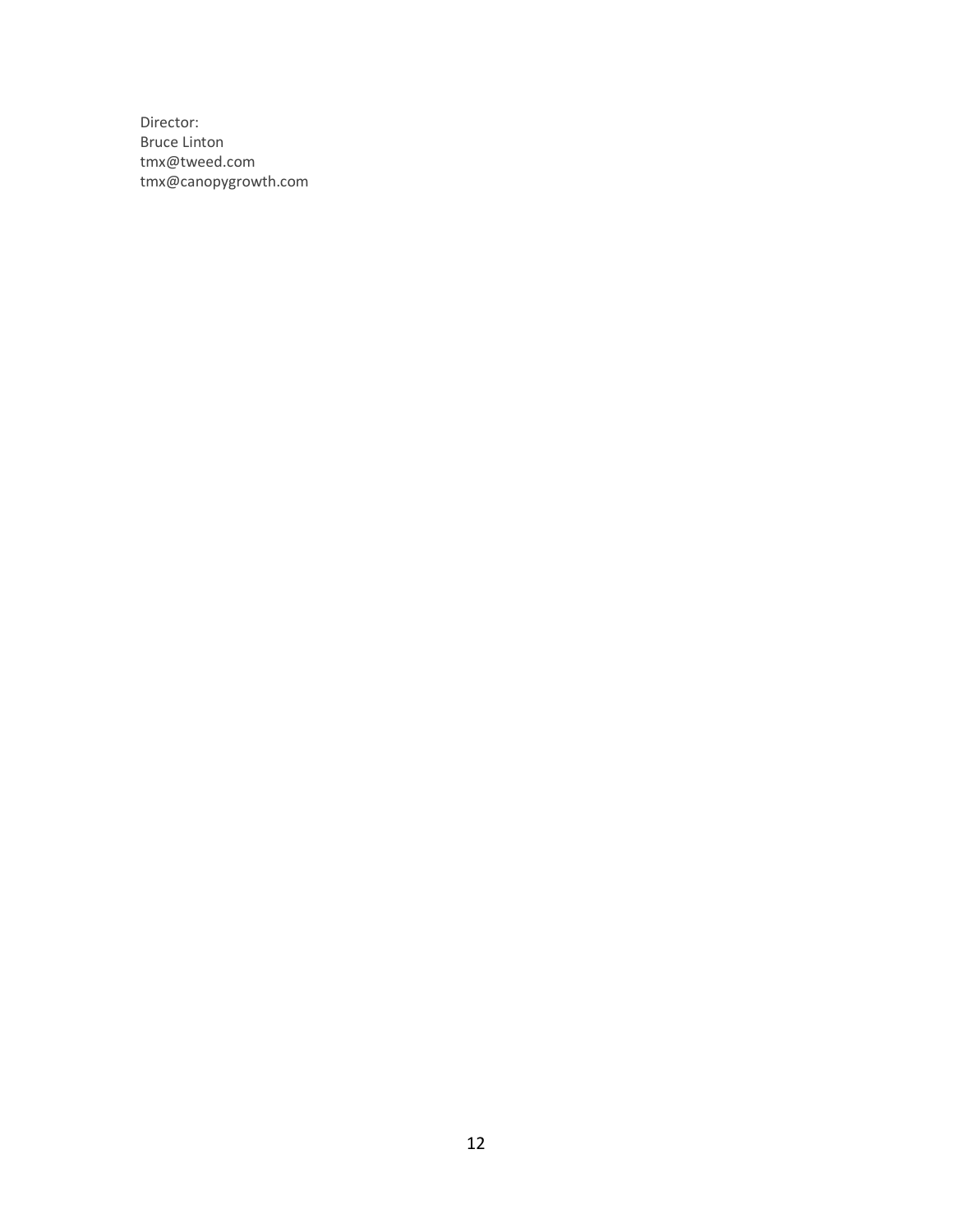| <b>CANOPY GROWTH CORPORATION</b><br>CONDENSED INTERIM CONSOLIDATED STATEMENTS OF FINANCIAL POSITION |                 |                 |
|-----------------------------------------------------------------------------------------------------|-----------------|-----------------|
| <b>UNAUDITED</b>                                                                                    | December 31,    | March 31,       |
| (Expressed in CDN \$000's)                                                                          | 2018            | 2018            |
|                                                                                                     |                 |                 |
| <b>Assets</b>                                                                                       |                 |                 |
| <b>Current assets</b>                                                                               |                 |                 |
| Cash and cash equivalents                                                                           | \$<br>4,115,870 | \$<br>322,560   |
| Marketable securities                                                                               | 799,418         |                 |
| Amounts receivable                                                                                  | 95,476          | 21,425          |
| <b>Biological assets</b>                                                                            | 31,013          | 16,348          |
| Inventory                                                                                           | 184,961         | 101,607         |
| Prepaid expenses and other assets                                                                   | 50,439          | 19,837          |
|                                                                                                     | 5,277,177       | 481,777         |
| Property, plant and equipment                                                                       | 960,158         | 303,682         |
| Other long-term assets                                                                              | 32,919          | 8,340           |
| Investments in associates and joint ventures                                                        | 103,773         | 63,106          |
| Other financial assets                                                                              | 281,928         | 163,463         |
| Intangible assets                                                                                   | 168,536         | 101,526         |
| Goodwill                                                                                            | 1,815,624       | 314,923         |
|                                                                                                     |                 |                 |
|                                                                                                     | \$<br>8,640,115 | \$<br>1,436,817 |
|                                                                                                     |                 |                 |
| <b>Liabilities</b>                                                                                  |                 |                 |
| <b>Current liabilities</b>                                                                          |                 |                 |
| Accounts payable and accrued liabilities                                                            | \$<br>215,612   | \$<br>89,571    |
| Deferred revenue                                                                                    | 263             | 900             |
| Current portion of long-term debt                                                                   | 18,447          | 1,557           |
| Other current liabilities                                                                           | 61,357          |                 |
|                                                                                                     | 295,679         | 92,028          |
| Long-term debt                                                                                      | 773,049         | 6,865           |
| Deferred tax liability                                                                              | 25,703          | 33,536          |
| Other long-term liabilities                                                                         | 122,006         | 61,150          |
|                                                                                                     |                 |                 |
|                                                                                                     | 1,216,437       | 193,579         |
| Commitments and contingencies                                                                       |                 |                 |
|                                                                                                     |                 |                 |
| <b>Shareholders' equity</b>                                                                         |                 |                 |
| Share capital                                                                                       | 5,947,715       | 1,076,838       |
| Other reserves                                                                                      | 1,645,441       | 127,418         |
| Accumulated other comprehensive income                                                              | 76,584          | 46,166          |
| Deficit                                                                                             | (441, 480)      | (91, 649)       |
|                                                                                                     |                 |                 |
| Equity attributable to Canopy Growth Corporation                                                    | 7,228,260       | 1,158,773       |
| Non-controlling interests                                                                           | 195,418         | 84,465          |
|                                                                                                     |                 |                 |
| Total equity                                                                                        | 7,423,678       | 1,243,238       |
|                                                                                                     |                 |                 |
|                                                                                                     | \$<br>8,640,115 | \$<br>1,436,817 |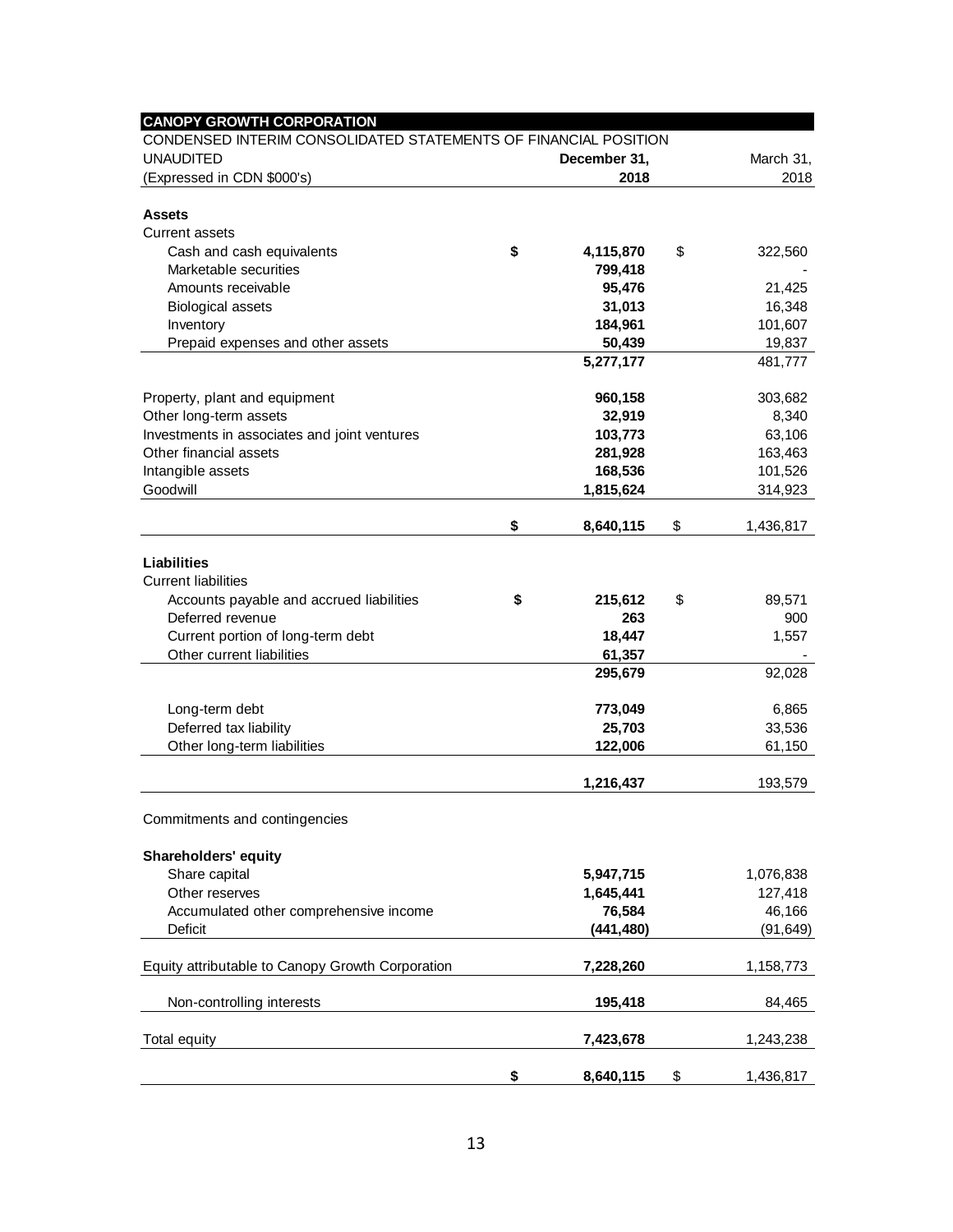#### **CANOPY GROWTH CORPORATION**

CONDENSED INTERIM CONSOLIDATED STATEMENTS OF OPERATIONS

**FOR THE THREE AND NINE MONTHS ENDED DECEMBER 31, 2018 AND 2017**

| December 31<br>2017<br>(As Restated -<br>see note 3)<br>\$<br>55,142<br>55,142<br>25,073<br>30,069<br>47,836 |
|--------------------------------------------------------------------------------------------------------------|
|                                                                                                              |
|                                                                                                              |
|                                                                                                              |
|                                                                                                              |
|                                                                                                              |
|                                                                                                              |
|                                                                                                              |
|                                                                                                              |
|                                                                                                              |
|                                                                                                              |
|                                                                                                              |
|                                                                                                              |
|                                                                                                              |
|                                                                                                              |
| (79, 221)                                                                                                    |
| 61,454                                                                                                       |
| 23,452                                                                                                       |
| 914                                                                                                          |
| 26,936                                                                                                       |
| 2,491                                                                                                        |
| 17,708                                                                                                       |
|                                                                                                              |
| 11,228                                                                                                       |
| 9,974                                                                                                        |
|                                                                                                              |
| 92,703                                                                                                       |
| (31, 249)                                                                                                    |
| (170)                                                                                                        |
| 41,281                                                                                                       |
| 41,111                                                                                                       |
| 9,862                                                                                                        |
| (9,635)                                                                                                      |
| \$<br>227                                                                                                    |
|                                                                                                              |
| \$<br>(8,809)                                                                                                |
| 9,036                                                                                                        |
| \$<br>227                                                                                                    |
|                                                                                                              |
| \$<br>(0.05)                                                                                                 |
|                                                                                                              |
| 171,075,324                                                                                                  |
|                                                                                                              |
| \$<br>(0.05)                                                                                                 |
|                                                                                                              |
| 171,075,324                                                                                                  |
|                                                                                                              |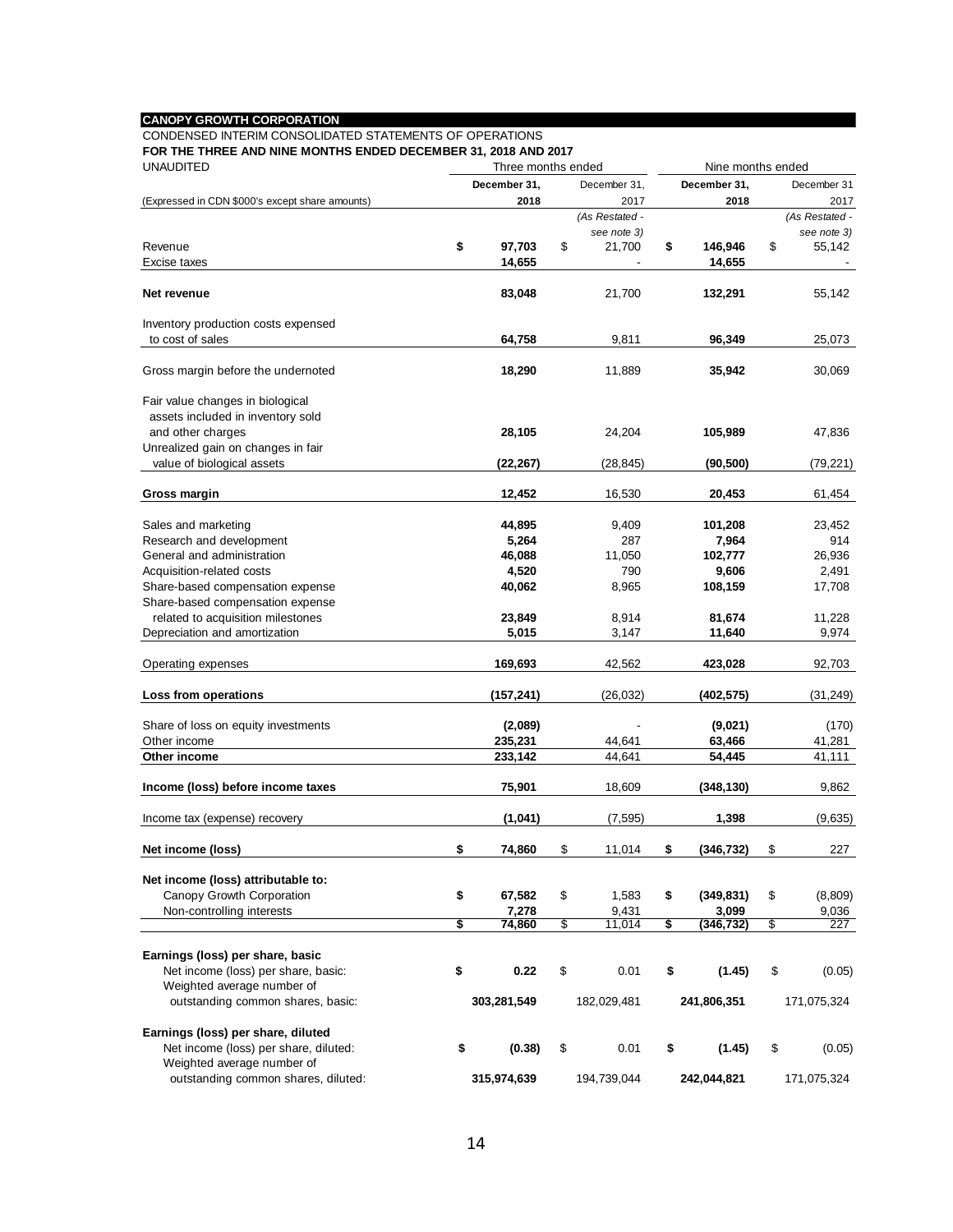#### **CANOPY GROWTH CORPORATION**

CONDENSED INTERIM CONSOLIDATED STATEMENTS OF CASH FLOWS **FOR THE THREE AND NINE MONTHS ENDED DECEMBER 31, 2018 AND 2017**

|                                                                   | <b>Three Months Ended</b> |              | <b>Nine Months Ended</b> |                  |    |              |  |  |
|-------------------------------------------------------------------|---------------------------|--------------|--------------------------|------------------|----|--------------|--|--|
| <b>UNAUDITED</b>                                                  |                           | December 31, | December 31,             | December 31,     |    | December 31, |  |  |
| (Expressed in CDN \$000's)                                        |                           | 2018         | 2017                     | 2018             |    | 2017         |  |  |
|                                                                   |                           |              | (Restated)               |                  |    | (Restated)   |  |  |
| Net inflow (outflow) of cash related to the following activities: |                           |              |                          |                  |    |              |  |  |
| Operating                                                         |                           |              |                          |                  |    |              |  |  |
| Net loss                                                          | \$                        | 74,860       | \$<br>11,014             | \$<br>(346, 732) | \$ | 227          |  |  |
| Adjustments for:                                                  |                           |              |                          |                  |    |              |  |  |
| Depreciation of property, plant and equipment                     |                           | 5,257        | 2,324                    | 15,703           |    | 6,360        |  |  |
| Amortization of intangible assets                                 |                           | 2,633        | 2,863                    | 7,869            |    | 9,175        |  |  |
| Share of loss on equity investments                               |                           | 2,089        |                          | 9,021            |    | 170          |  |  |
| Fair value changes in biological assets included                  |                           |              |                          |                  |    |              |  |  |
| in inventory sold and other charges                               |                           | 28,105       | 24,204                   | 105,989          |    | 47,836       |  |  |
| Unrealized gain on changes in fair value of                       |                           |              |                          |                  |    |              |  |  |
| biological assets                                                 |                           | (22, 267)    | (28, 845)                | (90, 500)        |    | (79, 221)    |  |  |
| Share-based compensation                                          |                           | 64,090       | 19,015                   | 194.686          |    | 30,249       |  |  |
| Loss on disposal of property, plant and                           |                           |              |                          |                  |    |              |  |  |
| equipment and intangible assets                                   |                           | (397)        | 385                      | 1,443            |    | 553          |  |  |
| Other assets                                                      |                           | 1,902        | (5,286)                  | (16,908)         |    | (1,932)      |  |  |
| Other income and expense                                          |                           | (215, 188)   | (40, 972)                | (45, 919)        |    | (40, 972)    |  |  |
| Income tax (recovery) expense                                     |                           | 1,041        | 7,595                    | (1, 398)         |    | 9,635        |  |  |
| Non-cash interest and FX impact on assets                         |                           | 1,804        |                          | 1,394            |    |              |  |  |
| Changes in non-cash operating working                             |                           |              |                          |                  |    |              |  |  |
| capital items                                                     |                           | (40,692)     | (14,020)                 | (129, 547)       |    | (26, 675)    |  |  |
|                                                                   |                           |              |                          |                  |    |              |  |  |
| Net cash used in operating activities                             |                           | (96, 763)    | (21, 723)                | (294, 899)       |    | (44, 595)    |  |  |
|                                                                   |                           |              |                          |                  |    |              |  |  |
| Investing                                                         |                           |              |                          |                  |    |              |  |  |
| Purchases and deposits of property, plant and                     |                           |              |                          |                  |    |              |  |  |
| equipment and assets in process                                   |                           | (202,057)    | (60, 581)                | (495, 236)       |    | (86, 107)    |  |  |
| Purchases of intangible assets and intangibles                    |                           |              |                          |                  |    |              |  |  |
| in process                                                        |                           | (33, 800)    | (751)                    | (40, 140)        |    | (1,033)      |  |  |
| Proceeds on disposals of property and equipment                   |                           |              |                          |                  |    | 75           |  |  |
| Purchases of marketable securities                                |                           | (799, 418)   |                          | (802,247)        |    | (118)        |  |  |
| Proceeds on assets classified as held for sale                    |                           |              |                          |                  |    | 7,000        |  |  |
| Investments in associates                                         |                           | 15,238       | (12, 887)                | (27, 201)        |    | (18, 824)    |  |  |
| Investments in other financial assets                             |                           | (44, 376)    | (19,020)                 | (74, 071)        |    | (27, 732)    |  |  |
| Net cash outflow on acquisition of BC Tweed NCI                   |                           |              |                          | (1,000)          |    |              |  |  |
| Net cash outflow on acquisition of Spectrum                       |                           |              |                          |                  |    |              |  |  |
| Chile NCI                                                         |                           | 3            |                          | (996)            |    |              |  |  |
| Net cash inflow (outflow) on acquisition of                       |                           |              |                          |                  |    |              |  |  |
| subsidiaries                                                      |                           | (344, 899)   | (3, 241)                 | (344,472)        |    | (3,600)      |  |  |
|                                                                   |                           |              |                          |                  |    |              |  |  |
| Net cash used in investing activities                             |                           | (1,409,309)  | (96, 480)                | (1,785,363)      |    | (130, 339)   |  |  |
|                                                                   |                           |              |                          |                  |    |              |  |  |
| Financing                                                         |                           |              |                          |                  |    |              |  |  |
| Payment of share issue costs                                      |                           | (11, 798)    | (1, 166)                 | (18, 617)        |    | (1, 345)     |  |  |
| Proceeds from issuance of common shares<br>and warrants           |                           |              | 244,990                  |                  |    | 269,990      |  |  |
| Proceeds from issuance of shares by Canopy                        |                           | 5,072,500    |                          | 5,072,500        |    |              |  |  |
| Rivers                                                            |                           |              |                          | 91,218           |    | 35.113       |  |  |
| Proceeds from exercise of stock options                           |                           | 15,104       | 4,109                    | 28,730           |    | 7,544        |  |  |
| Proceeds from exercise of warrants                                |                           |              | 154                      | 18,684           |    | 681          |  |  |
|                                                                   |                           | 18,551       |                          |                  |    |              |  |  |
| Issuance of long-term debt                                        |                           |              |                          | 600,000          |    |              |  |  |
| Payment of long-term debt issue costs                             |                           |              |                          | (16, 380)        |    |              |  |  |
| Repayment of finance lease obligations                            |                           | (2,624)      |                          | (2,728)          |    |              |  |  |
| Repayment of long-term debt                                       |                           | (2, 856)     | (387)                    | (3, 499)         |    | (1, 141)     |  |  |
| Net cash provided by financing activities                         |                           | 5,088,877    | 247,700                  | 5,769,908        |    | 310,842      |  |  |
|                                                                   |                           |              |                          |                  |    |              |  |  |
| Effect of exchange rate changes on cash and                       |                           |              |                          |                  |    |              |  |  |
| cash equivalents                                                  |                           | 103,664      |                          | 103,664          |    |              |  |  |
|                                                                   |                           |              |                          |                  |    |              |  |  |
| Net cash inflow                                                   |                           | 3,686,469    | 129,497                  | 3,793,310        |    | 135,908      |  |  |
| Cash and cash equivalents, beginning of period                    |                           | 429,401      | 115,494                  | 322,560          |    | 101,800      |  |  |
|                                                                   |                           |              |                          |                  |    |              |  |  |
| Cash and cash equivalents, end of period                          | \$                        | 4,115,870    | \$<br>244,991            | \$<br>4,115,870  | \$ | 237,708      |  |  |